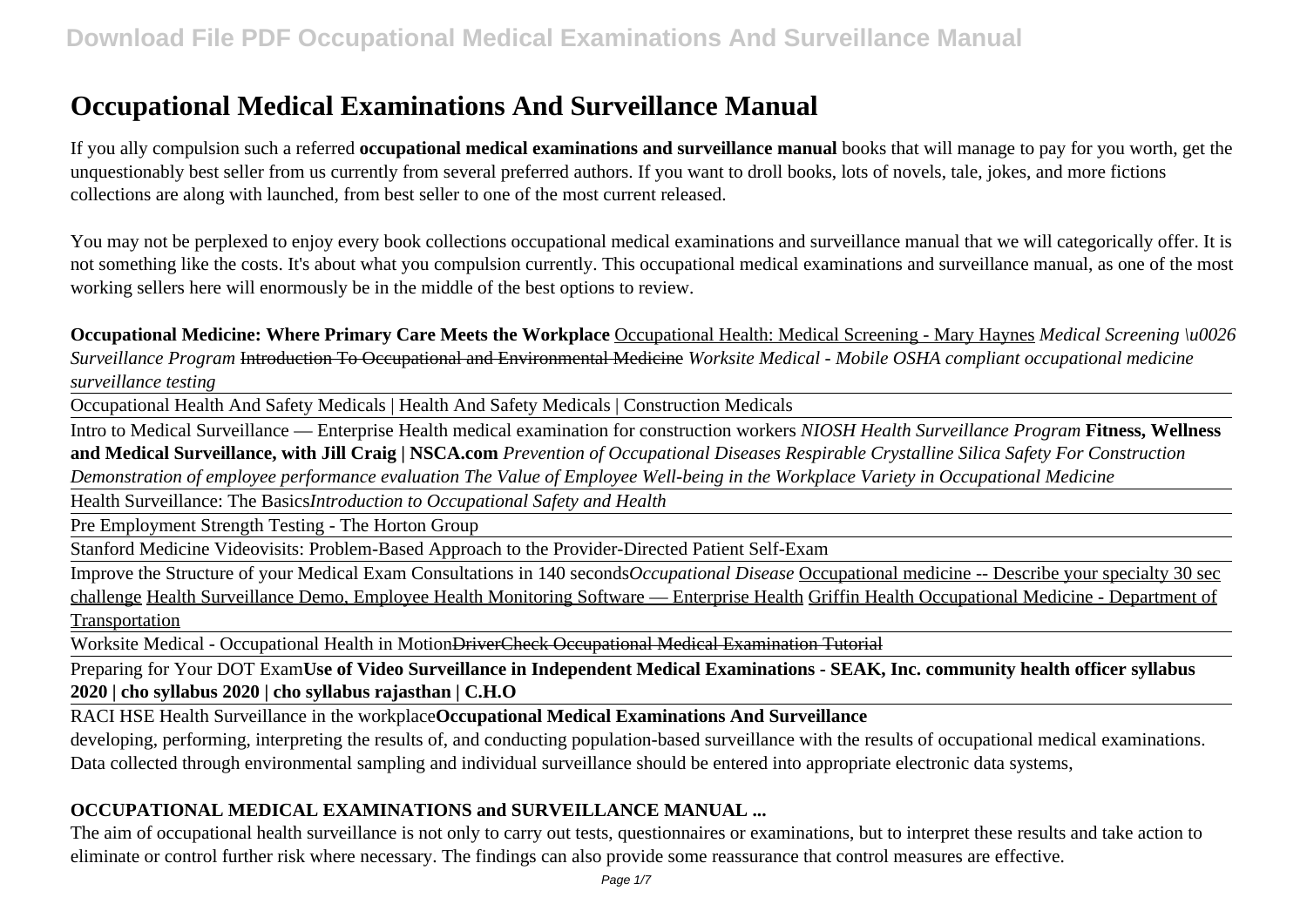## **Occupational health surveillance | Fit for Work**

Surveillance is a core activity in the practice of occupational health. Two broad groups of surveillance are commonly performed—hazard surveillance and health surveillance. While the focus of the former is hazards at the workplace, the latter type of surveillance pertains to the health of a person of group of workers.

## **SURVEILLANCE IN OCCUPATIONAL HEALTH | Occupational ...**

For periodic health surveillance under COSHH regulation 11, occupational health professionals can administer an appropriate health questionnaire (eg respiratory) remotely. For periodic medical surveillance under COSHH Schedule 6, appointed doctors can conduct a telephone consultation.

## **Health and medical surveillance during the COVID-19 outbreak**

There are also a number of high-hazard substances or agents where the law requires that the health surveillance programme includes statutory medical surveillance. Statutory medical surveillance...

## **HSE: Is health surveillance required in my workplace?**

Surveillance examinations are a systematic monitoring of individual workers as well as a systematic approach for healthcare providers in order to recognize occupational disease and injury. The goal...

## **Introduction to Surveillance and Certification Exams**

Occupational Medical Examinations and Surveillance Manual. U.S. Department of Defense (DoD). Provides minimum standards for medial surveillance programs to help occupational health professionals and others recognize and evaluate health risks associated with specific workplace exposures. General Information. Chapter 1.

## **Medical Screening and Surveillance - Medical Surveillance ...**

April 17, 2017. OCCUPATIONAL MEDICAL EXAMINATIONS and SURVEILLANCE MANUAL. PURPOSE This Manual summarizes medical surveillance and employer requirements of the Occupational Safety and Health Administration (OSHA), issues additional DoD policy for surveillance and... DODD 6055.05-M CE-01. September 16, 2008.

## **DODD 6055.05-M CE-03 - OCCUPATIONAL MEDICAL EXAMINATIONS ...**

Overview. Medical screening and medical surveillance are two fundamental strategies for optimizing employee health. Although the terms are often used interchangeably, they are quite distinct concepts. Medical screening is, in essence, only one component of a comprehensive medical surveillance program. The fundamental purpose of screening is early diagnosis and treatment of the individual and thus has a clinical focus.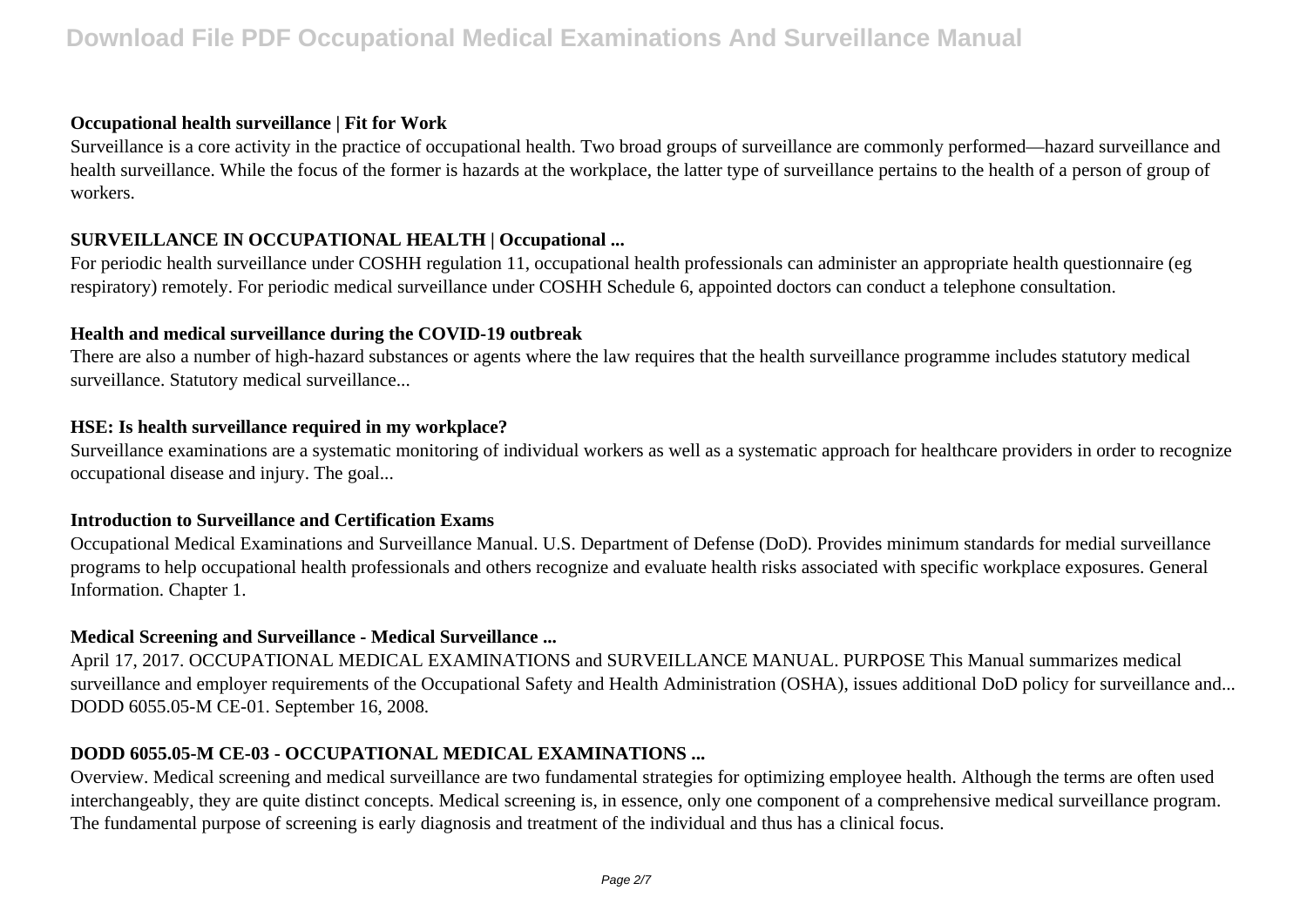## **Medical Screening and Surveillance - Overview ...**

This booklet aims to introduce the concept of health surveillance to employers and employees and provide practical guidance on medical examinations for workers engaged in certain hazardous occupations in industrial undertakings. Health Surveillance Health surveillance is basically a process of monitoring the health status of persons to determine

#### **Guidance Notes on Medical Examinations for Workers engaged ...**

Buy Occupational Medical Examinations and Surveillance Manual (DoD 6055.05-M) (Incorporating Change 1, September 2008) by Department of Defense (2013-01-12) by (ISBN: ) from Amazon's Book Store. Everyday low prices and free delivery on eligible orders.

#### **Occupational Medical Examinations and Surveillance Manual ...**

Health Surveillance To help you comply with legal obligations Royal United Occupational Health can undertake health surveillance reviewing your employees' exposure to physical, chemical and biological hazards in the workplace. Health surveillance aims to: Detect adverse health effects at an early stage

### **Royal United Occupational Health | Health Surveillance**

The Occupational Health and Safety Act and Regulations 85 of 1993, defines medical surveillance as: "A planned programme or periodic examination, which may include clinical examinations, biological monitoring or medical tests of employees by an occupational health practitioner or in prescribed cases, by an occupational medicine practitioner."

## **Medical Surveillance programme - Site Safety**

Health surveillance involves systematically monitoring for early signs of work- related ill health in employees who are exposed to certain health hazards. Robust procedures are required to achieve this and it is a requirement by law, where there is a detectable disease associated with a particular type of work.

#### **Health Surveillance Process**

Surveillance examinations are a systematic monitoring of individual workers as well as a systematic approach for healthcare providers in order to recognize occupational disease and injury. The goal...

#### **Navy Marine Corps Public Health Center - Surveillance and ...**

Occupational Health Surveillance Testing is carried out by a fully qualified occupational health (OH) nurse We provide lost child point of contact for all your festivals, family fun day and concerts with resources and activities to keep the child entertained.

#### **Health Surveillance Reports – Occupational Health ...**

Health surveillance is any activity that involves getting information about an employees' health to help protect them from health risks at work. Some are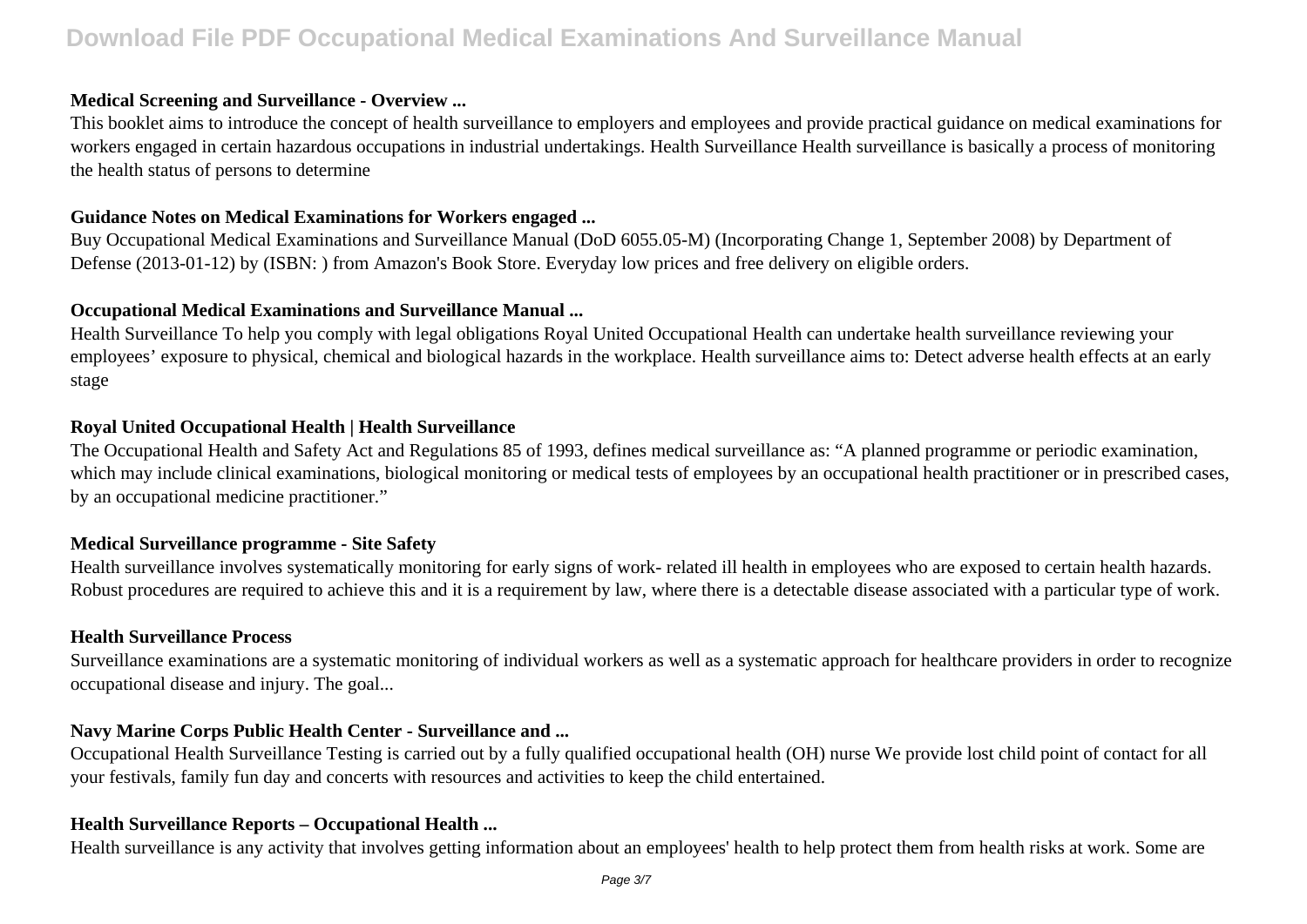required by law (health surveillance) and others are carried out as good practice (health checks). Workplace control measures may not always be totally reliable.

## **What is health surveillance? - Health surveillance ...**

Workers' health surveillance should be an essential component of programmes aimed at the protection of workers, and such programmes should be able to provide medical examinations prescribed by legislation. It is a means to implement preventive action, as there are diseases caused by work which have to be identified, treated and compensated.

This Manual, "Occupational Medical Examinations and Surveillance Manual," is issued in accordance with the authority of DoD Instruction (DoDI) 6055.5 (Reference (a)). It provides health professionals with information and references appropriate for developing and conducting occupational medical examinations and surveillance prescribed in Reference (a) by identifying the known health risks associated with specific jobs, processes, and exposures. DoD 6055.5-M, "Occupational Medical Surveillance Manual," May 4, 1998, (Reference (b)) is hereby canceled. This Manual applies to the Office of the Secretary of Defense, the Military Departments, the Chairman of the Joint Chiefs of Staff, the Combatant Commands, the Office of the Inspector General of the Department of Defense, the Defense Agencies, the DoD Field Activities, and all other organizational entities in the Department of Defense ("DoD Components"). This Manual is effective immediately and is mandatory for use by all the DoD Components in developing, performing, interpreting the results of, and conducting population-based surveillance with the results of occupational medical examinations. Data collected through environmental sampling and individual surveillance should be entered into appropriate electronic data systems, as available.

How To Create A Medical Surveillance Program, An Example of a Progam, this book is to provide a guideline for the Medical Surveillance Program (MSP). It is also intended to help occupational health professionals and others recognize and evaluate health risks associated with specific workplace exposures.

Up-to-the-minute, thorough, clinical coverage of common and important occupational and environmental diseases, injuries, and exposures Complete, yet concise, this clinically focused guide offers the definitive overview of common occupational and environmental illnesses, covering their diagnosis and treatment-plus preventive and remedial measures in the workplace and community. With its practical format and emphasis on fundamental topics, CURRENT Occupational and Environmental Medicine is just as essential for students and residents as it is for practicing physicians. You can count on the new fourth edition to deliver the bottom-line answers you need to stay on track in this complex, fast-breaking field. Features: The latest OSHA/NIOSH guidelines for occupational exposure standards Detailed diagnostic checklist for major diseases, injuries, and exposure that help expedite diagnosis and treatment The most clinically relevant perspectives on disability prevention-required reading for the occupational physician Skill-building insights on the importance of ergonomics in the workplace A step-by-step review of how to effectively manage an occupational health and safety program Details on substance abuse and employee assistance programs, health risk analysis, and the legal aspects of occupational and environmental medicine Preventive approaches to terrorist attacks on industry Information-packed primer on epidemiology and biostatistics for the occupational and environmental health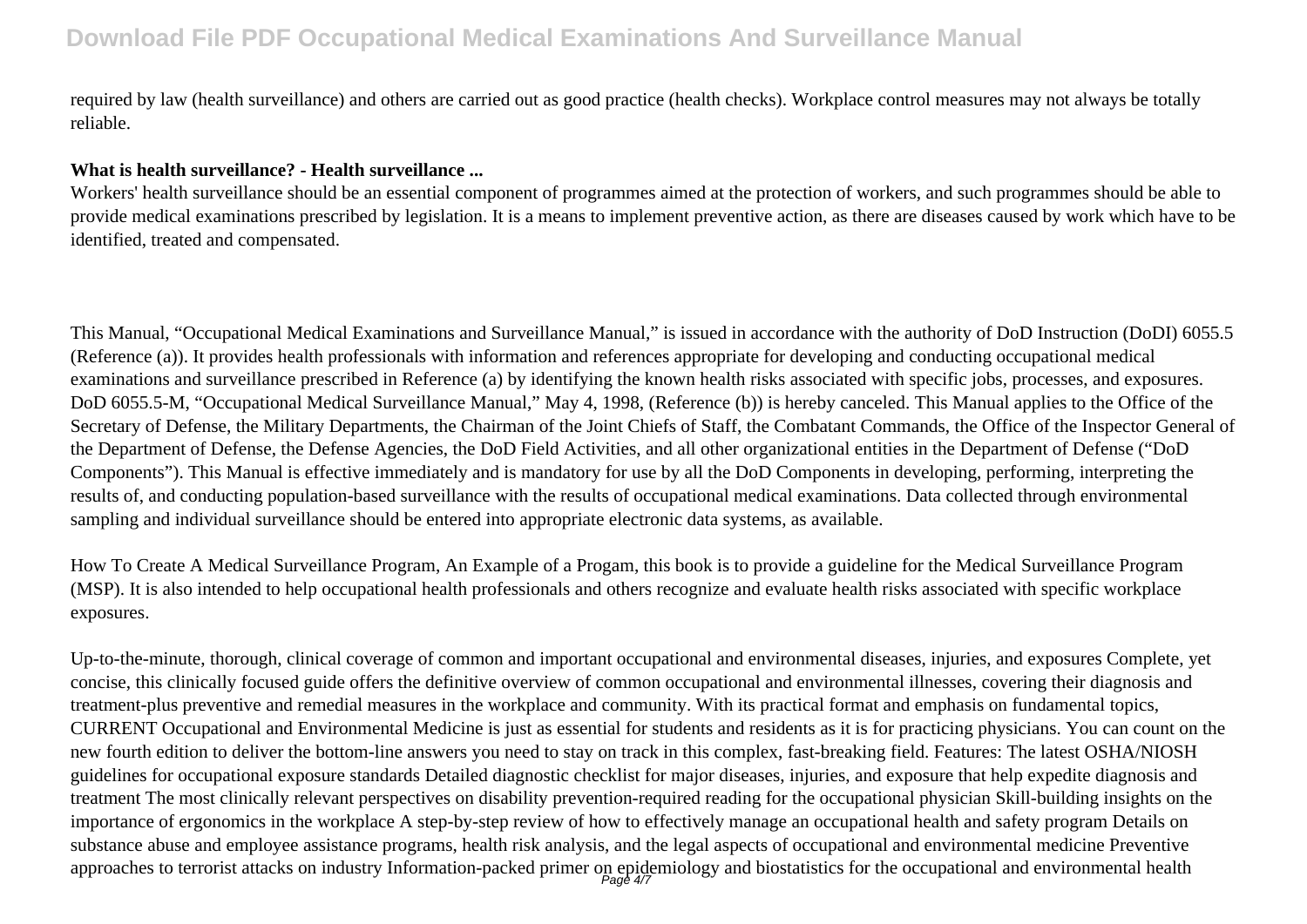#### specialist Up-to-date references with PMID numbers and peer-reviewed websites

Routine health surveillance, and specifically routine occupational health surveillance in the form of a medical examination, is commonplace, and for many workers is mandatory. Perpetuation of workplace policies that mandate testing such as 'the annual medical' is influenced by a variety of 'stakeholder' agendas. However, evidence of the utility of such testing is lacking. The primary aim of this research was to find evidence to clarify whether widely accepted basic components of the current occupational diver health surveillance programme are 'fit for purpose' and actually enable an appropriate determination of fitness to work. The working hypothesis underlying the studies that comprise this thesis was that there is no evidence to support many of the current mandatory requirements of occupational health surveillance or fitness-to-work determination. A secondary aim was to propose a justifiable and logical health surveillance system for this particular group of workers, professional divers, with possible broader applicability to other categories of workers. Using the case of professional divers as an exemplar, the various components of the routine health surveillance and certification process were examined for their contribution to determining fitness to dive. First, the only two mandatory investigations of the physical examination are tests of lung function and hearing. The value of these investigations was assessed using three longitudinal studies seeking evidence of any correlation between professional diving and clinically significant deterioration in either lung function or hearing. Second, a postal survey was conducted to determine whether the doctors who perform dive medical examinations were able to accurately determine fitness to dive based on vital health information. Third, diver satisfaction with the current certification system was determined using an internet-based survey of registered divers over a 12-month period. Fourth, a qualitative study examined diver interpretations and the value of the individual component questions in the current annual health questionnaire. Fifth, the utility of the current surveillance system was examined using two audits spanning different 5-year intervals. These audits involved analysis of divers' health records to iv determine whether the vital information leading to diver disqualification came from the annual health questionnaire or from the medical examination. Finally, an audit of ex-divers was conducted to determine whether health-related issues were a significant factor in the high rate of attrition of professional divers. The results demonstrated that neither lung function nor hearing was significantly affected by long-term professional diving activity. The doctors who conduct medical assessments of divers were found to perform little better than chance in determining fitness to dive. Most divers were satisfied with the current health certification/surveillance system. Dissatisfaction was mainly related to cost and a limited understanding of the reasons for the various facets of the system. All questions comprising the annual health questionnaire were correctly interpreted by divers, although some questions were considered of low value by experts. Audits of the current system concluded that routine physical examination or investigations did not add significantly to the value of the health questionnaire in uncovering those conditions incompatible with, or requiring modification of, ongoing professional diving. Finally, health-related factors did not appear to be a significant determinant of diver attrition, strongly validating the modifications thus far to the health surveillance system. The over-all conclusion to be drawn from this body of research is that routine medical examinations of professional divers are unreliable and unnecessary. A modified surveillance programme, centred on a health questionnaire, has been proposed for this specialised group of workers, with the aim of providing considerable savings of time and money, but no increase in health risk. Other groups of workers are likely to be similarly affected by health surveillance protocols in need of revision for lack of a reliable supporting evidence base.

The recommendations presented herein contain guidelines for performing medical examinations on workers engaged in potentially health hazardous occupations. These guidelines are intended primarily to aid the occupational health physician and his staff in the development of an effective program of medical surveillance. Preplacement and periodic examinations will form the core of the surveillance program but it should be remembered that an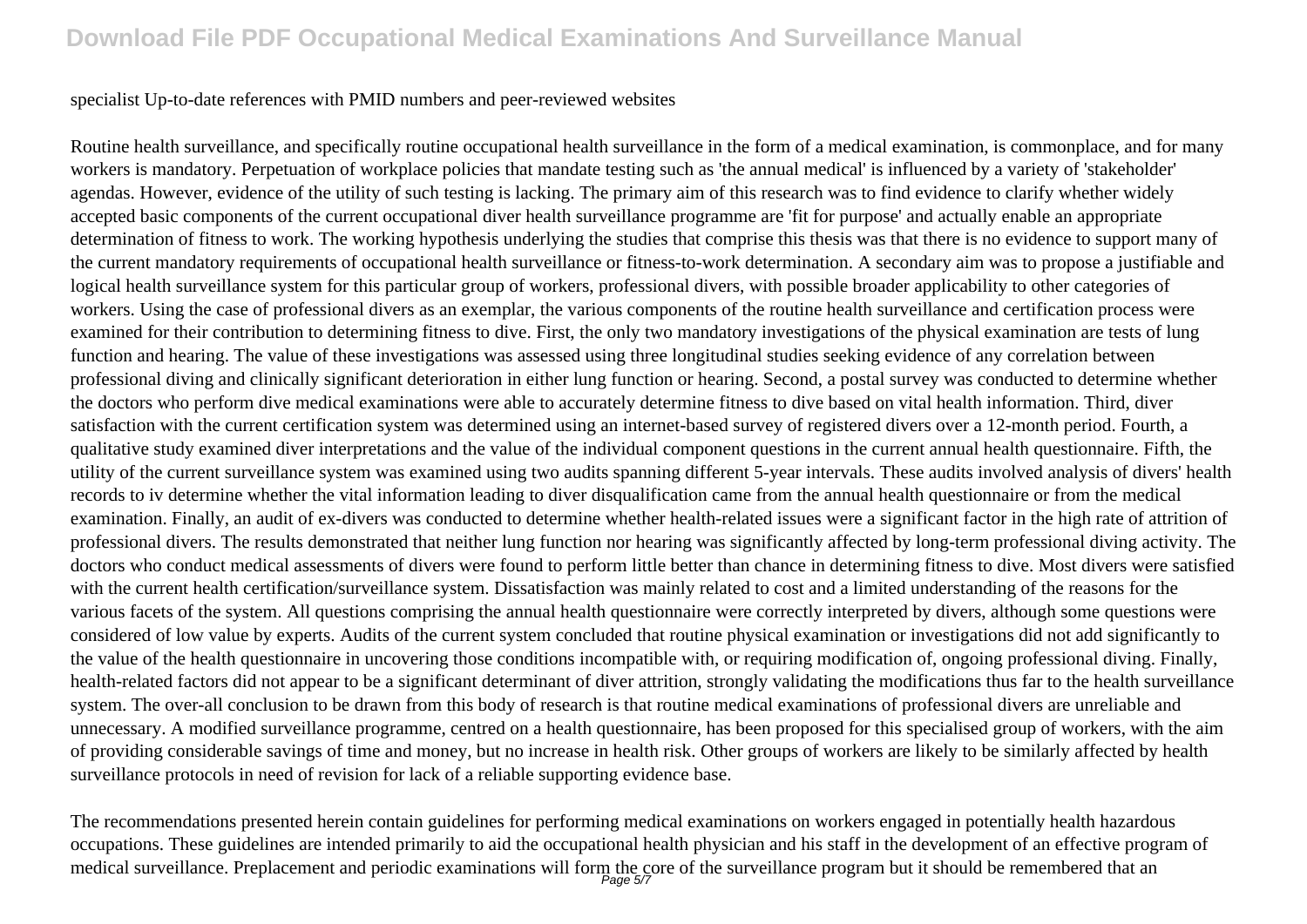examination in and of itself is of no benefit to the worker. Specific action, if indicated, must be taken with respect to the results. Depending on the nature of the medical findings, the actions might include modification of work conditions or habits, or transfer of an individual worker to another job. It is recognized that many physicians are unfamiliar with industrial operations and problems, therefore, job site visits to observe potential problem areas should be made by the physician accompanied by the safety officer, or ideally with an industrial hygienist. Often, an additional survey by a consultant industrial hygienist may be necessary to fully identify the extent of the potential health hazards. The information in this guide can then be adapted to a program which will provide maximum benefit for the continuing monitoring of employees' health.

In keeping with a congressional mandate (Public Law 104-484) and the Chemical Weapons Convention, the United States is currently destroying its chemical weapons stockpile. The Army must ensure that the chemical demilitarization workforce is protected from the risks of exposure to hazardous chemicals during disposal operations and during and after facility closure. Good industrial practices developed in the chemical and nuclear energy industries and other operations that involve the processing of hazardous materials include workplace monitoring of hazardous species and a systematic occupational health program for monitoring workers' activities and health. In this report, the National Research Council Committee on Review and Evaluation of the Army Chemical Stockpile Disposal Program examines the methods and systems used at JACADS and TOCDF, the two operational facilities, to monitor the concentrations of airborne and condensed-phase chemical agents, agent breakdown products, and other substances of concern. The committee also reviews the occupational health programs at these sites, including their industrial hygiene and occupational medicine components. Finally, it evaluates the nature, quality, and utility of records of workplace chemical monitoring and occupational health programs.

The workplace is where 156 million working adults in the United States spend many waking hours, and it has a profound influence on health and wellbeing. Although some occupations and work-related activities are more hazardous than others and face higher rates of injuries, illness, disease, and fatalities, workers in all occupations face some form of work-related safety and health concerns. Understanding those risks to prevent injury, illness, or even fatal incidents is an important function of society. Occupational safety and health (OSH) surveillance provides the data and analyses needed to understand the relationships between work and injuries and illnesses in order to improve worker safety and health and prevent work-related injuries and illnesses. Information about the circumstances in which workers are injured or made ill on the job and how these patterns change over time is essential to develop effective prevention programs and target future research. The nation needs a robust OSH surveillance system to provide this critical information for informing policy development, guiding educational and regulatory activities, developing safer technologies, and enabling research and prevention strategies that serves and protects all workers. A Smarter National Surveillance System for Occupational Safety and Health in the 21st Century provides a comprehensive assessment of the state of OSH surveillance. This report is intended to be useful to federal and state agencies that have an interest in occupational safety and health, but may also be of interest broadly to employers, labor unions and other worker advocacy organizations, the workers' compensation insurance industry, as well as state epidemiologists, academic researchers, and the broader public health community. The recommendations address the strengths and weaknesses of the envisioned system relative to the status quo and both short- and long-term actions and strategies needed to bring about a progressive evolution of the current system.